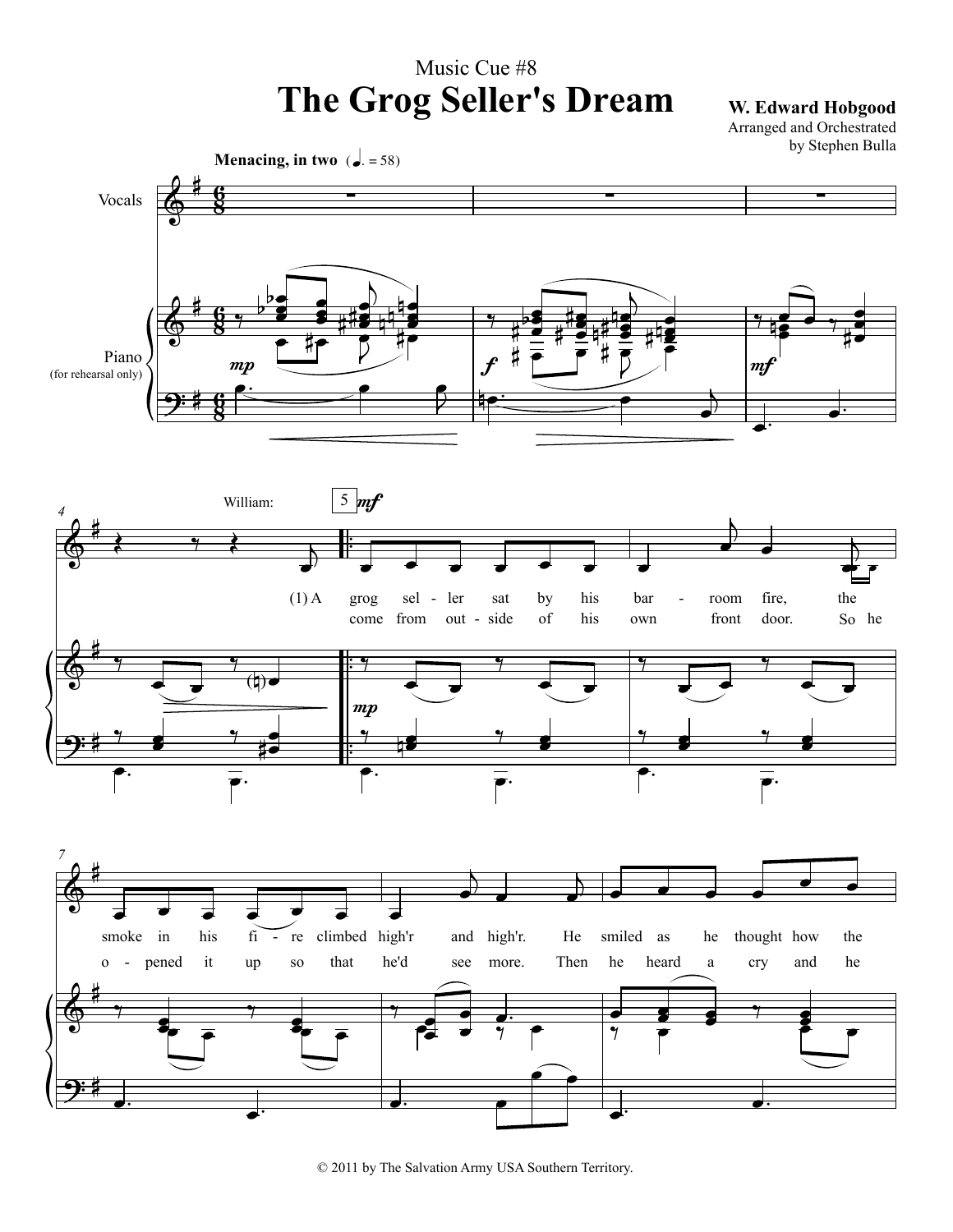The Grog Seller's Dream - 2

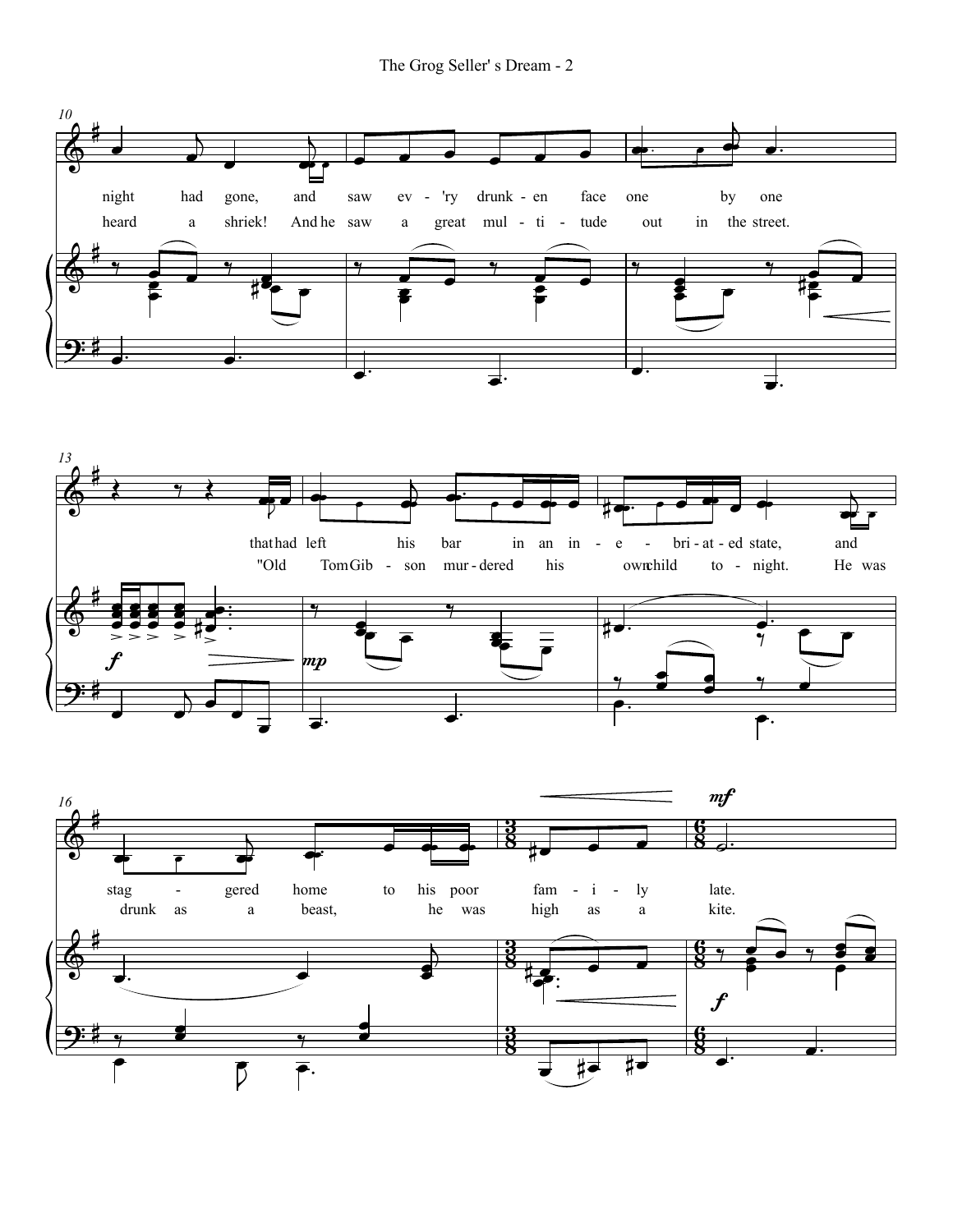The Grog Seller' s Dream - 3



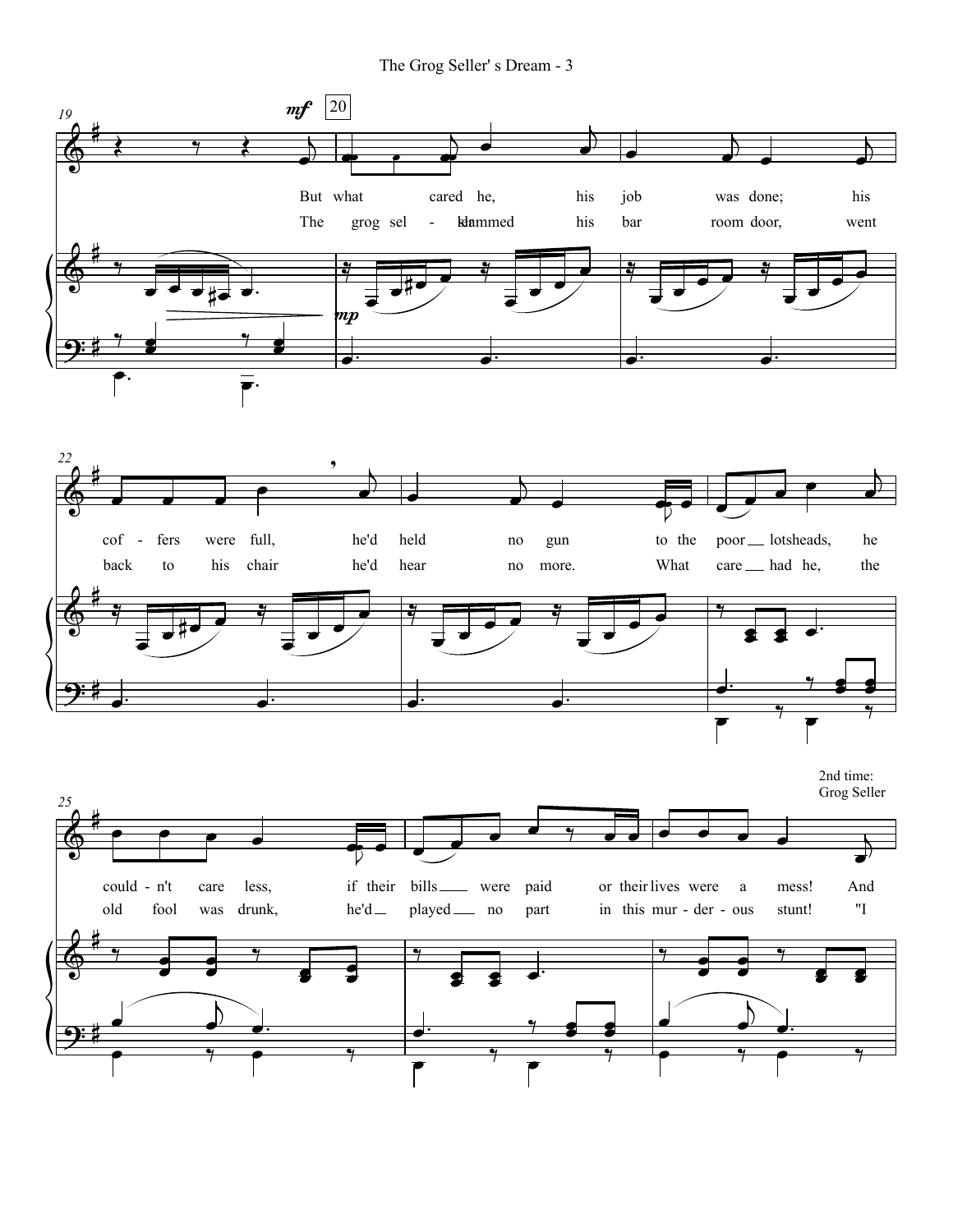The Grog Seller's Dream - 4

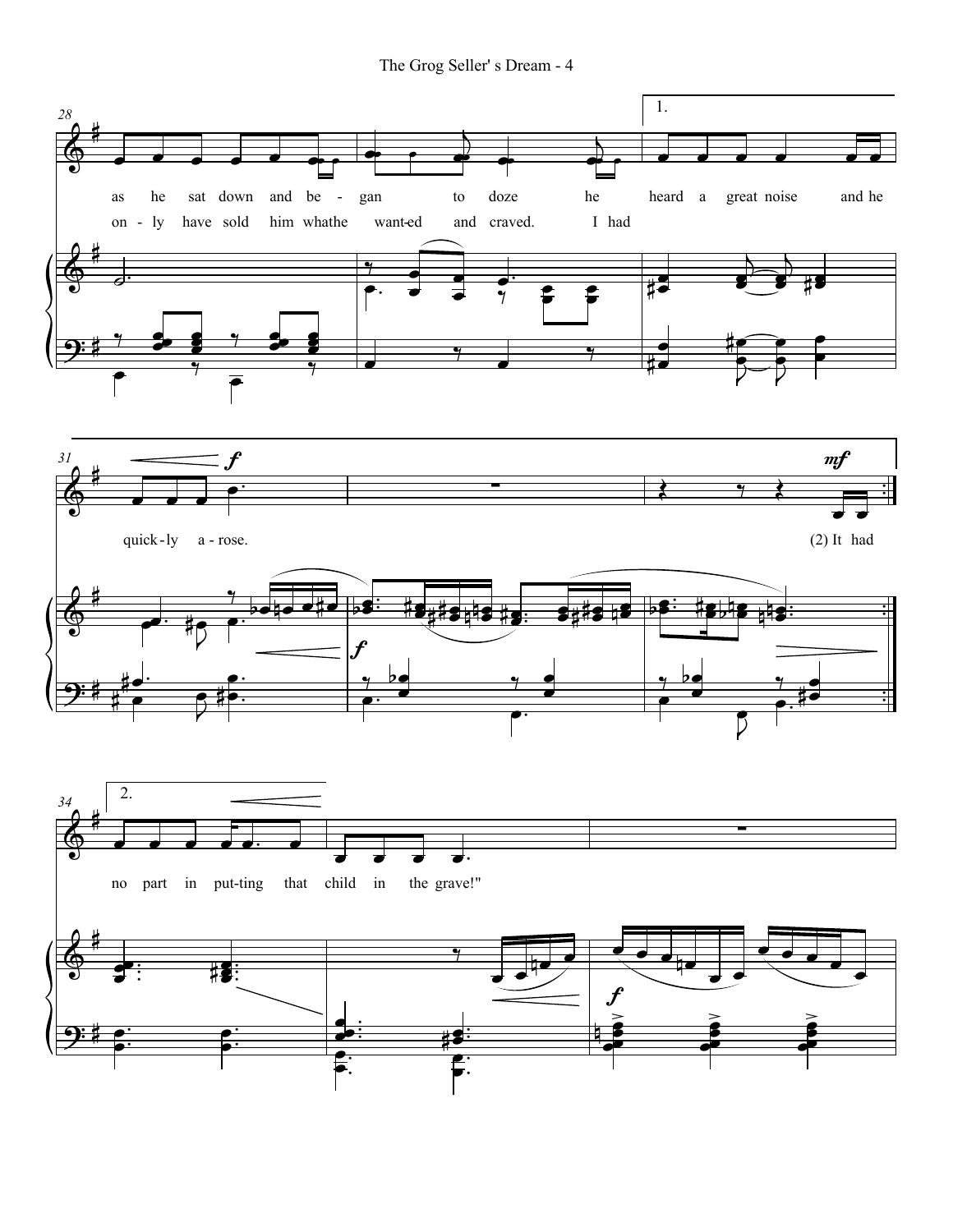The Grog Seller' s Dream - 5

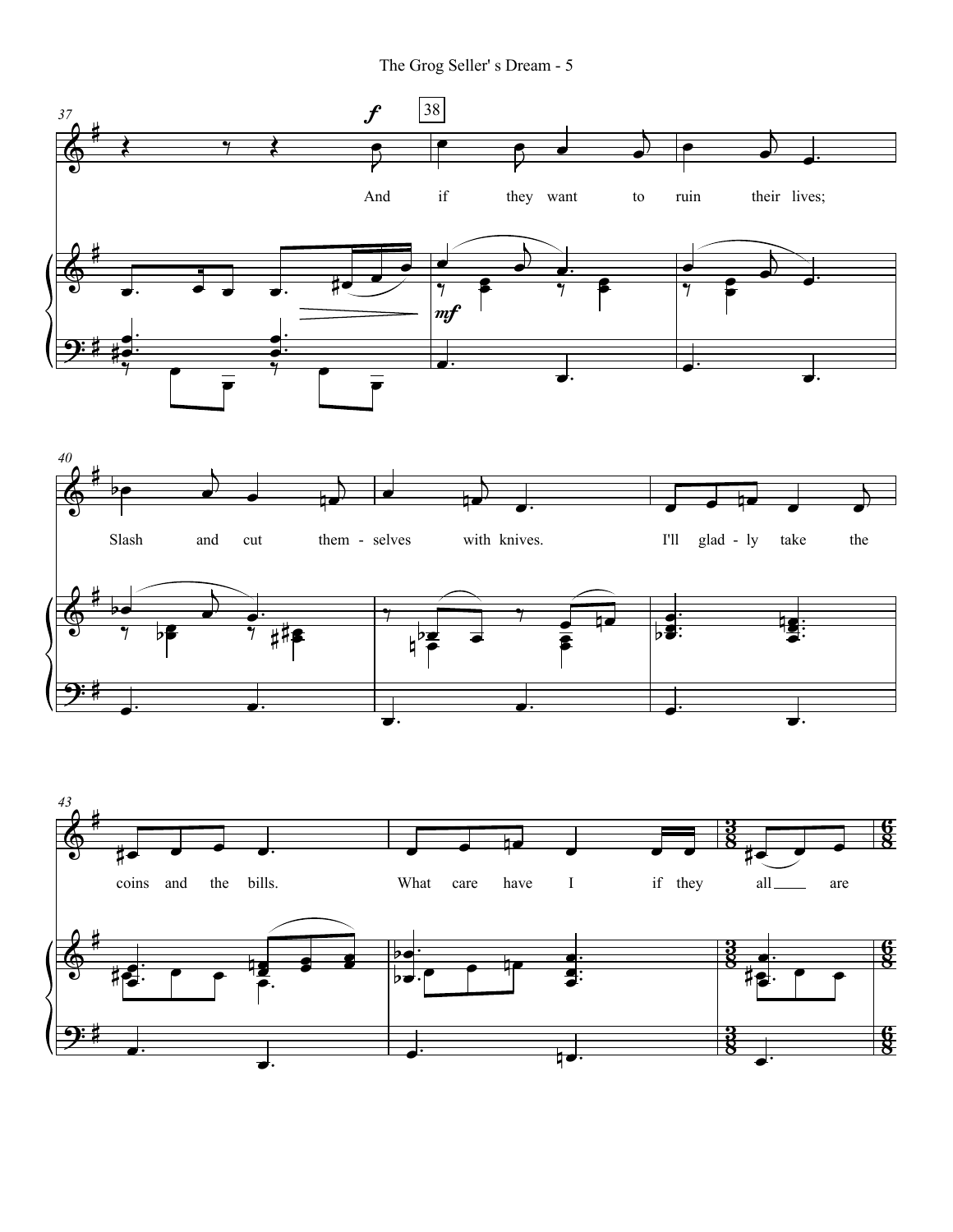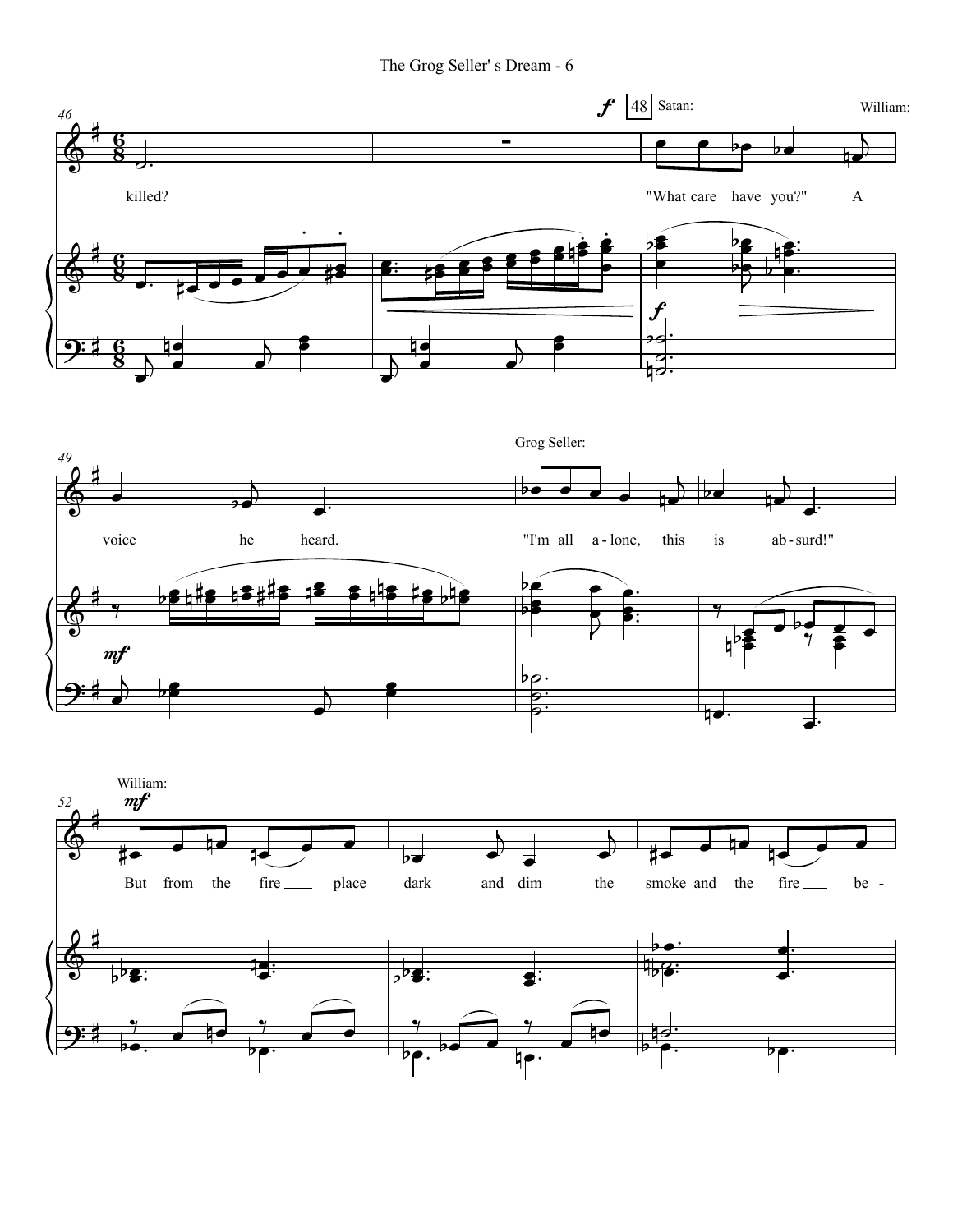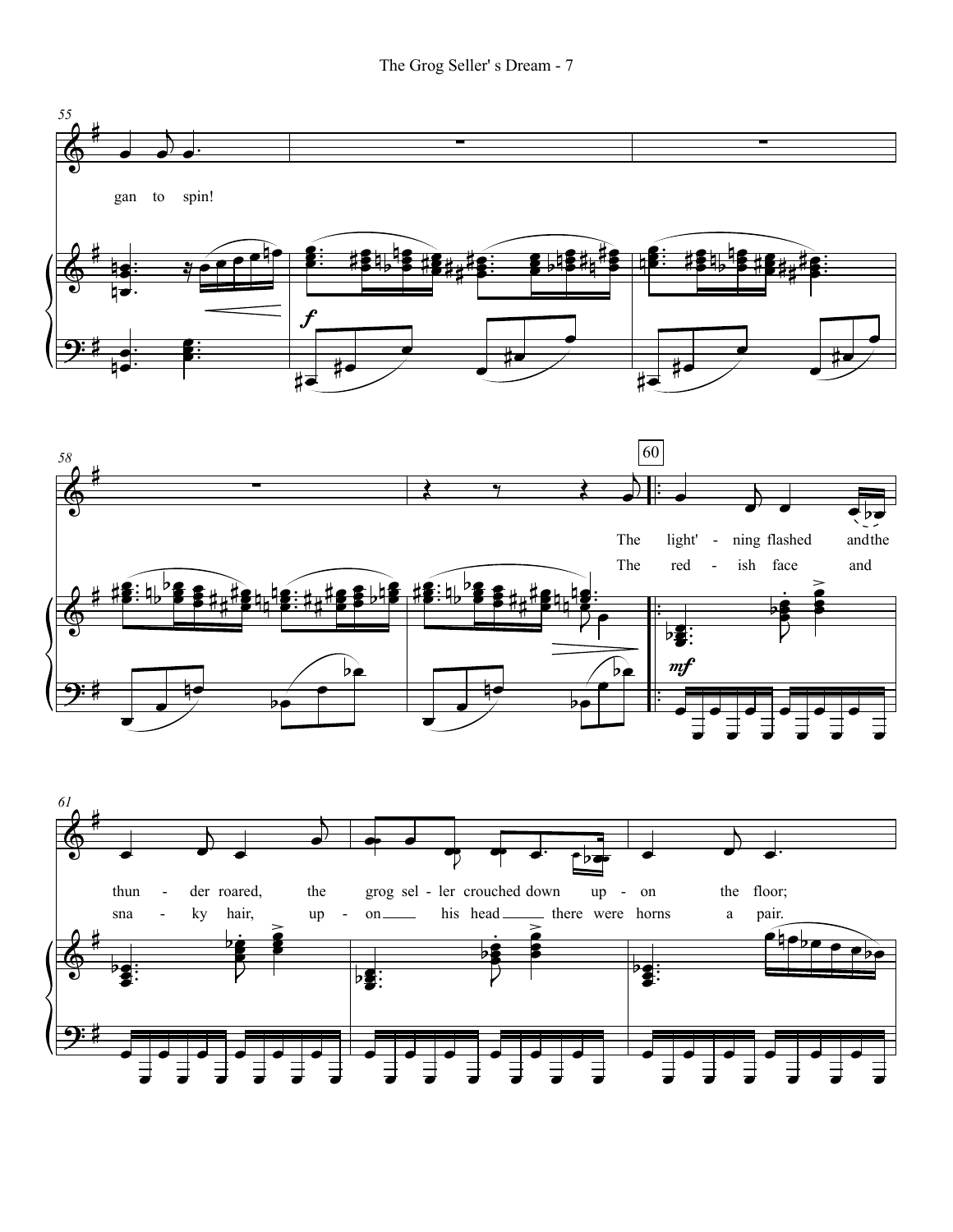The Grog Seller's Dream - 8

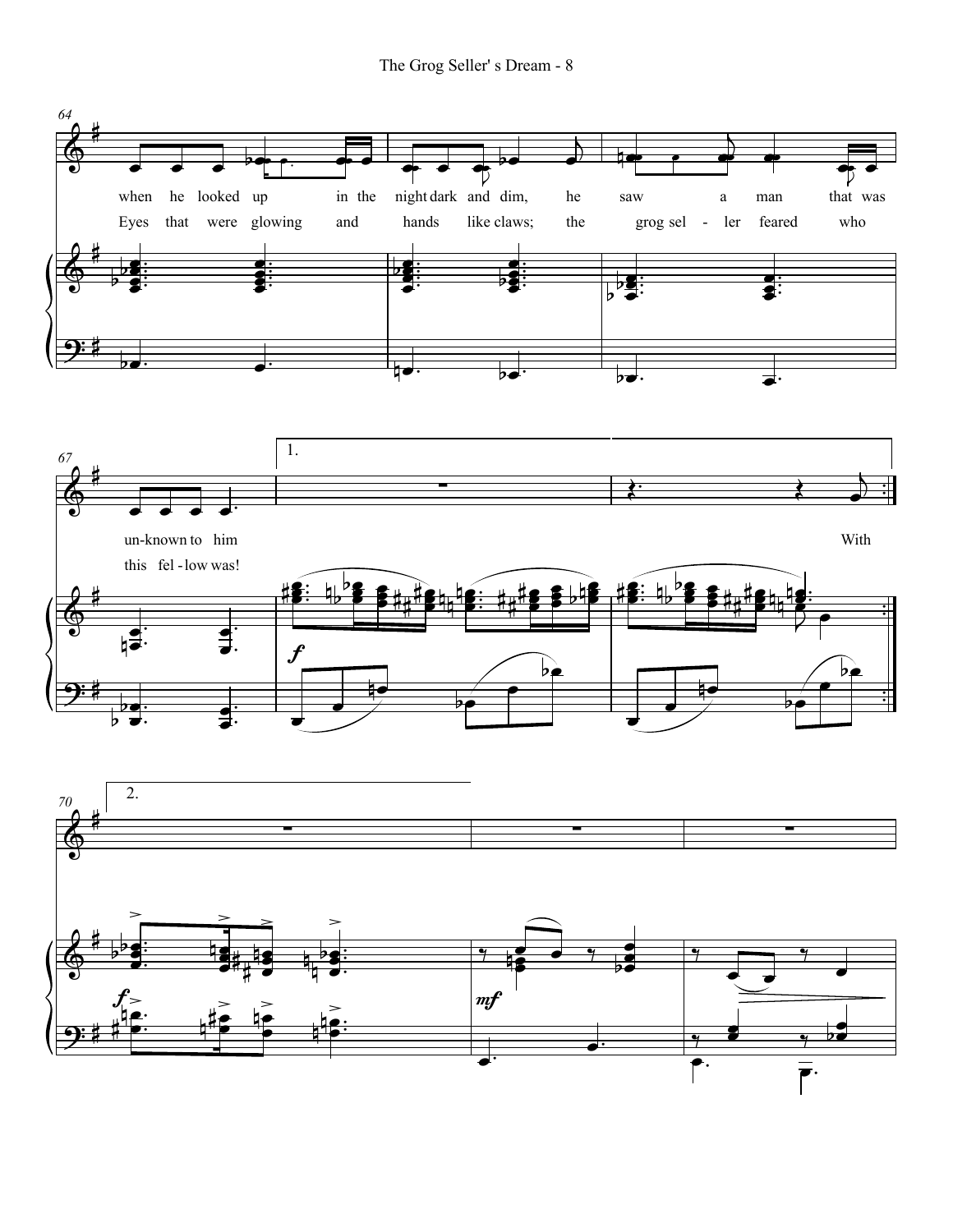The Grog Seller' s Dream - 9





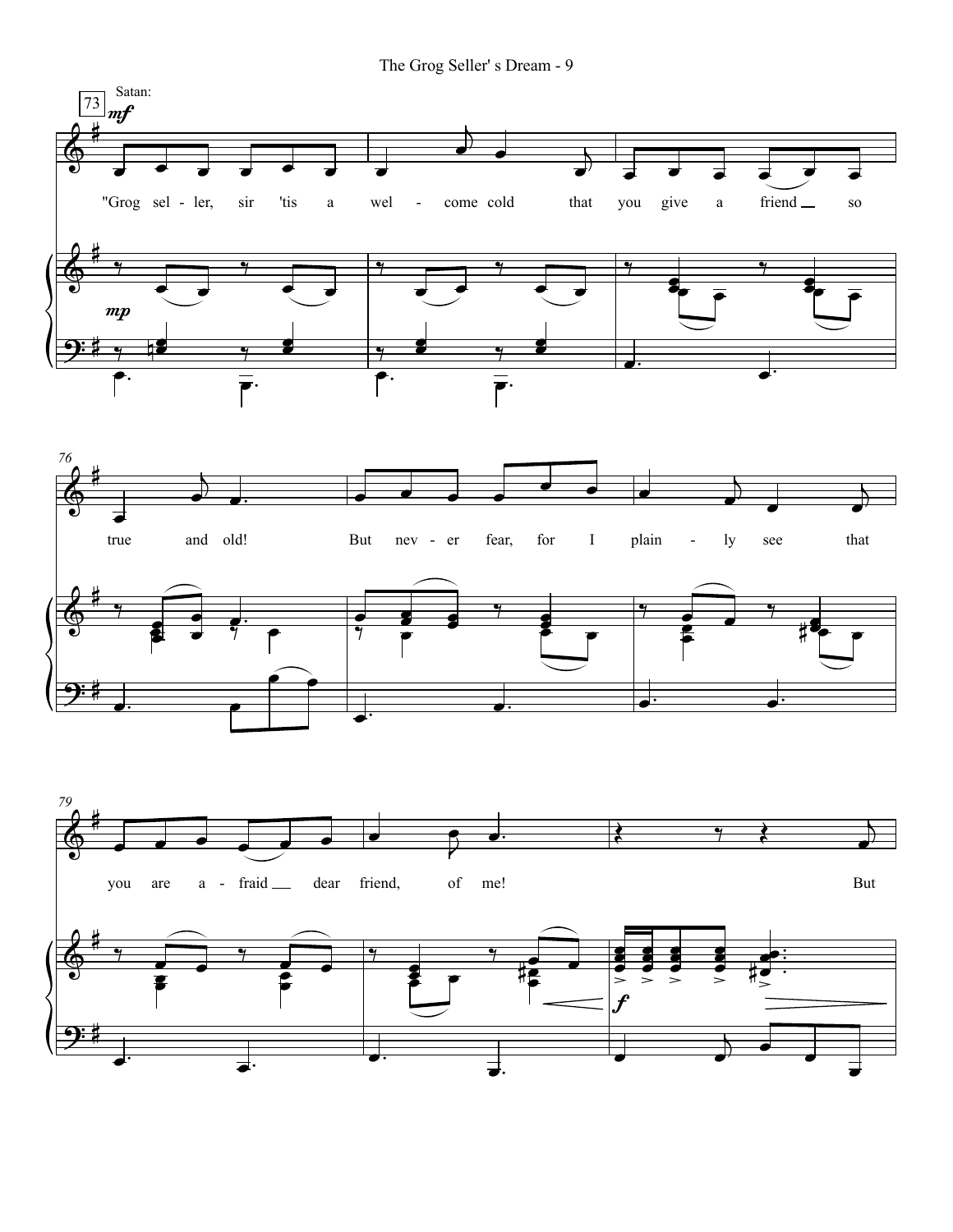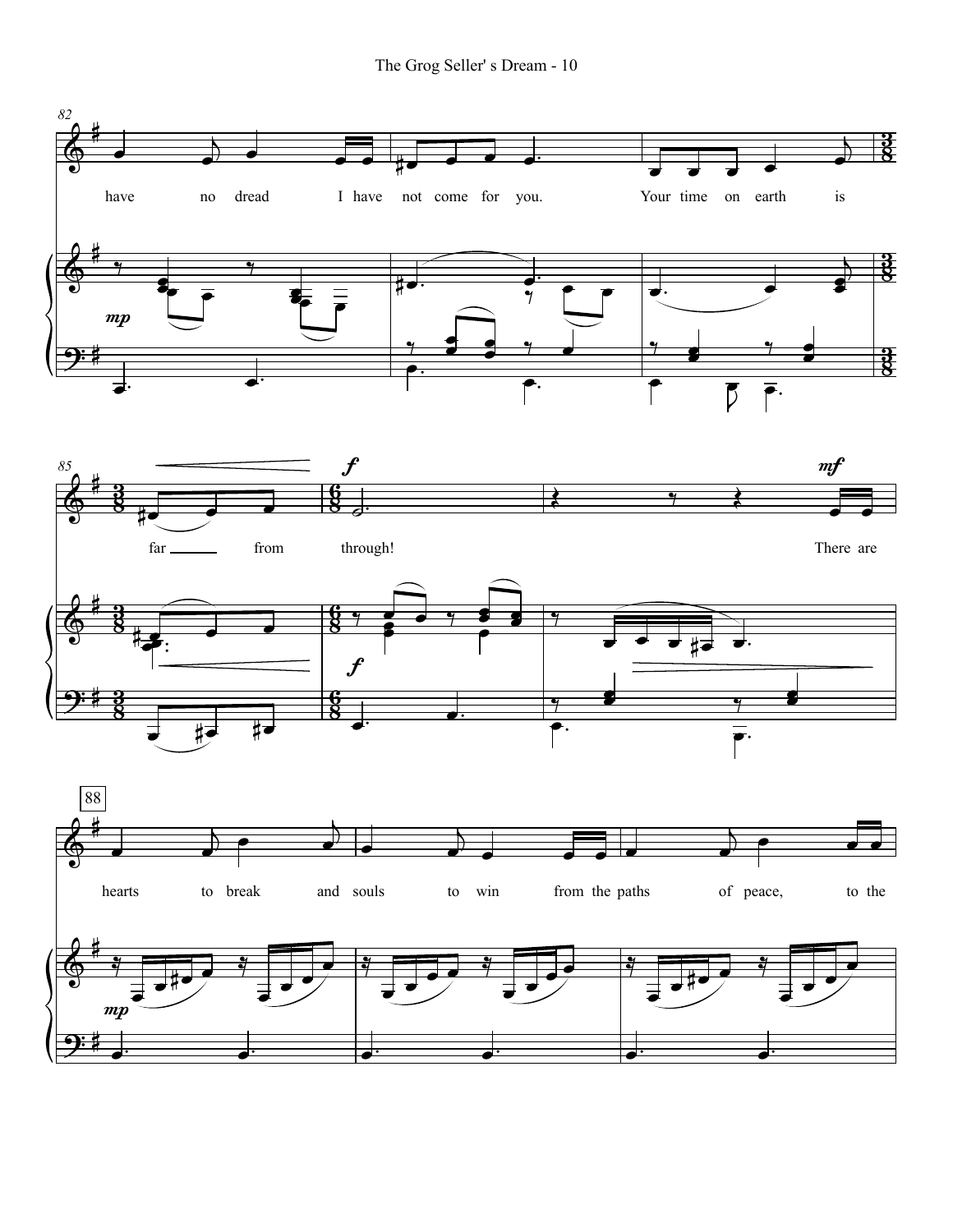The Grog Seller' s Dream - 11

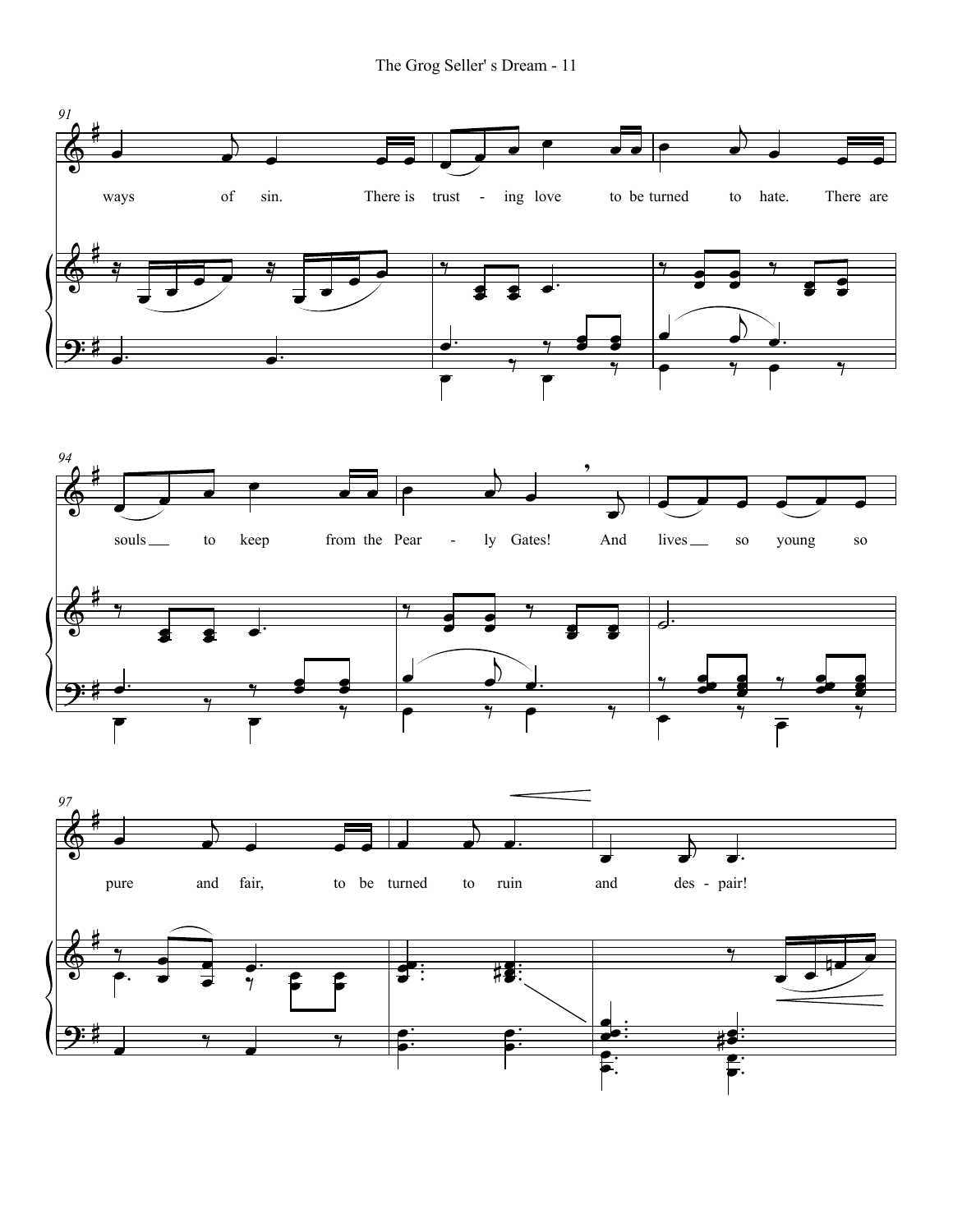The Grog Seller' s Dream - 12

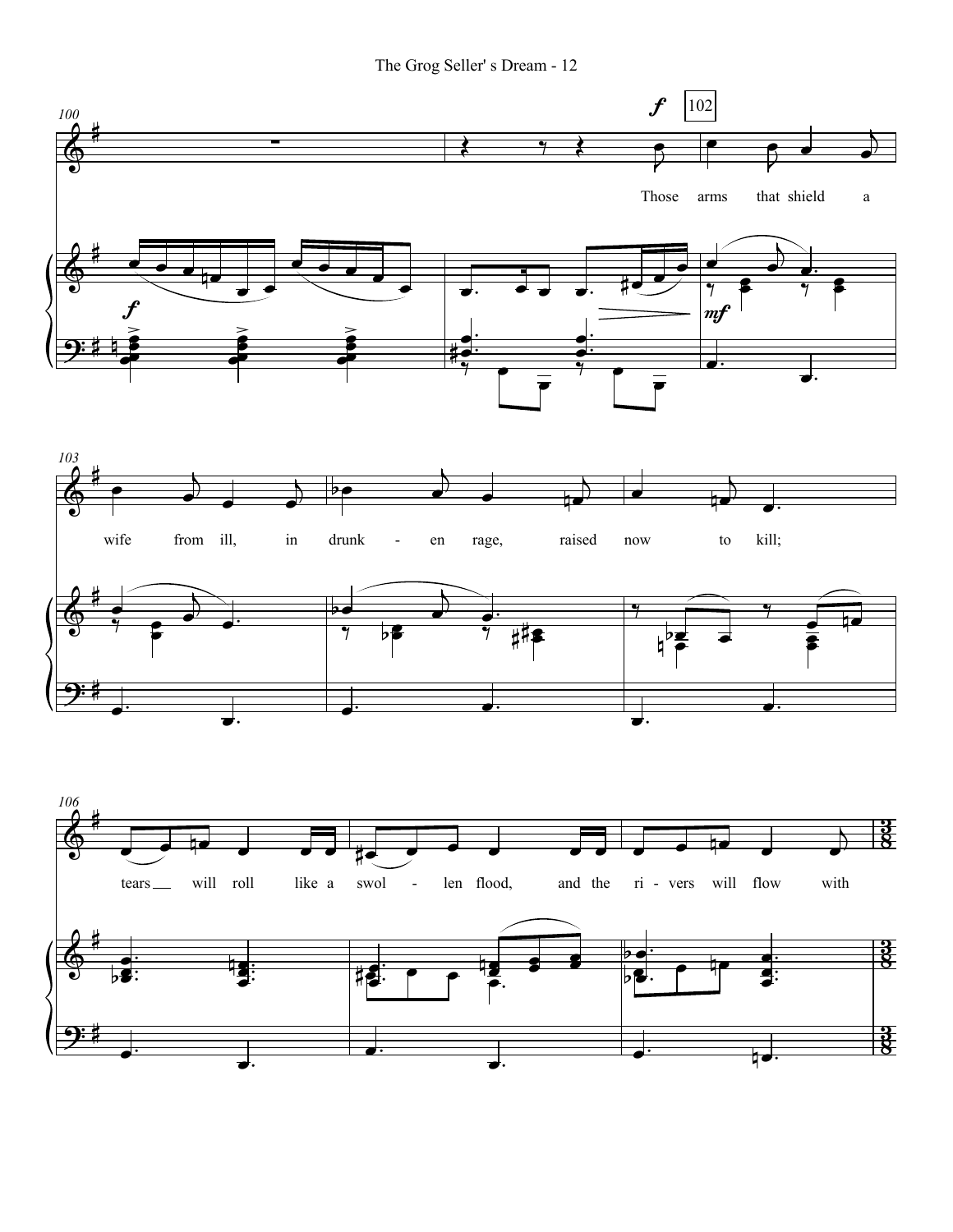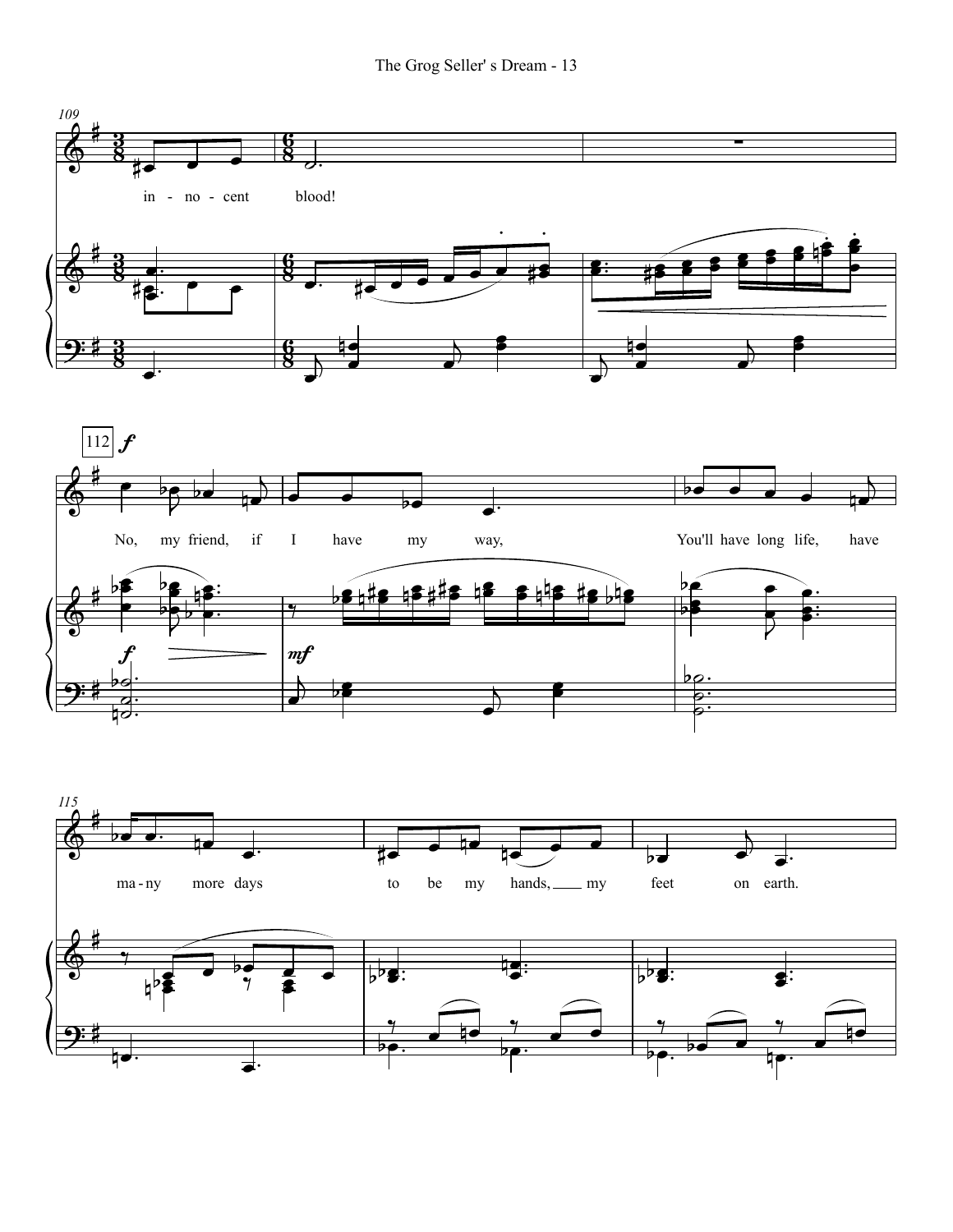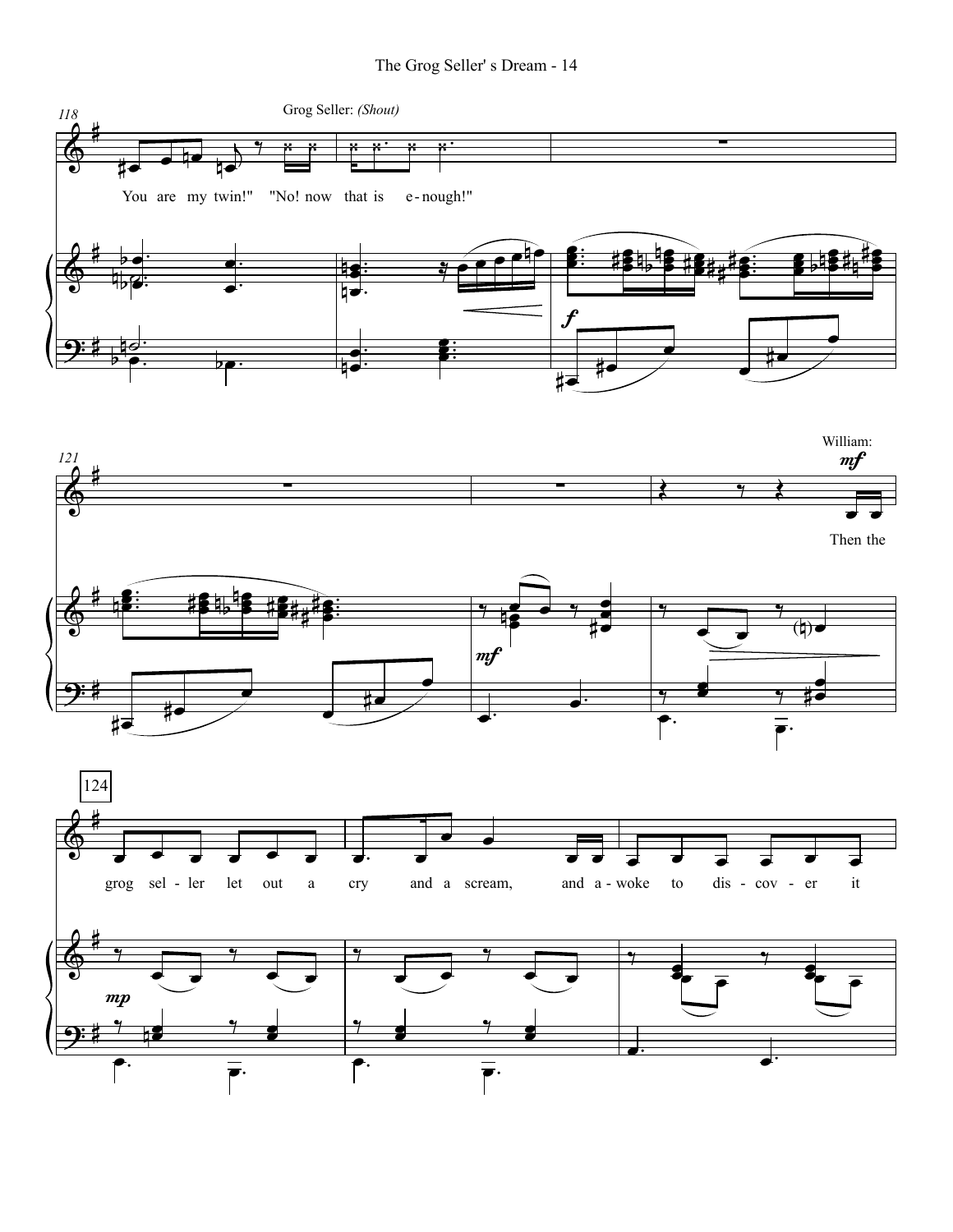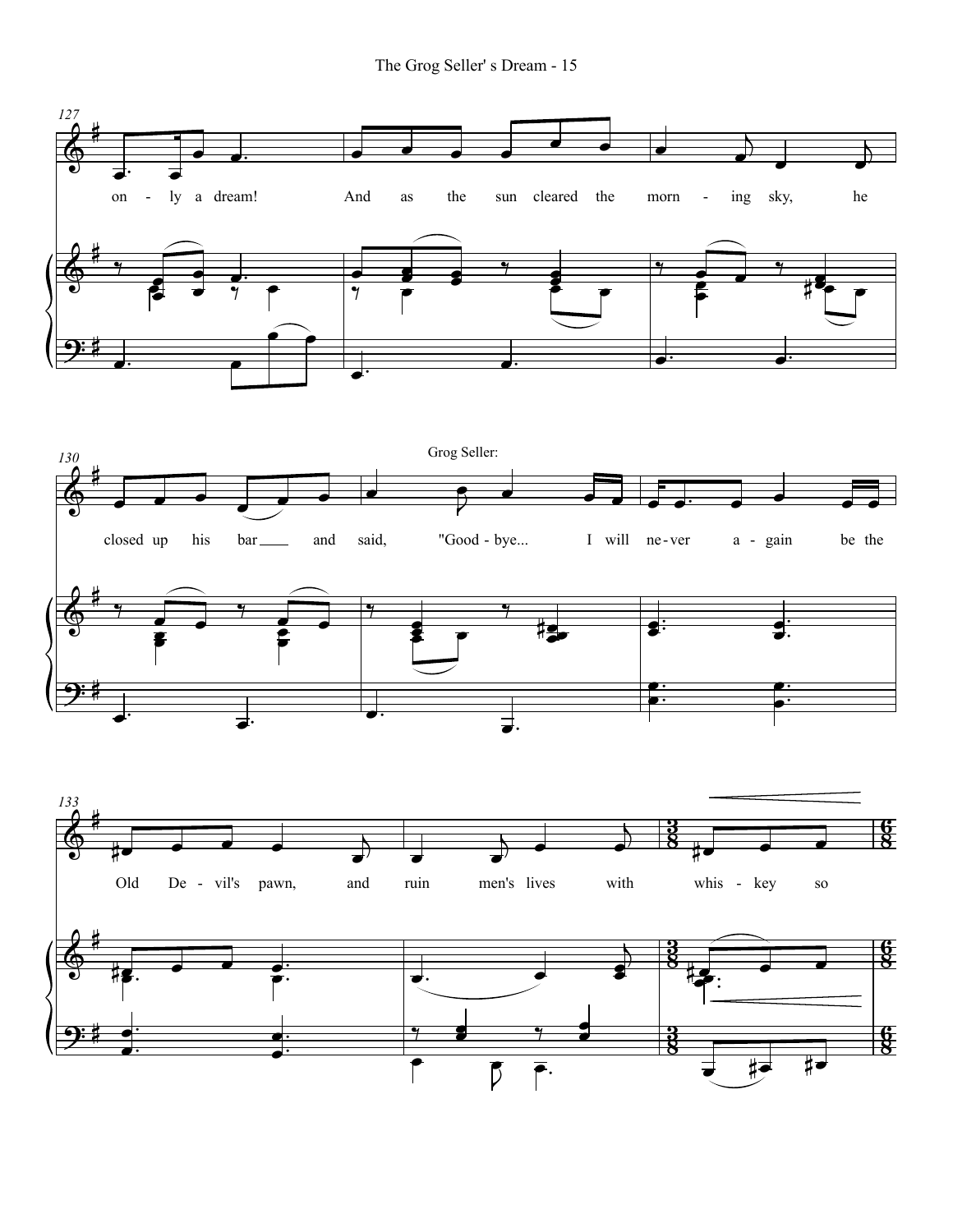The Grog Seller' s Dream - 16